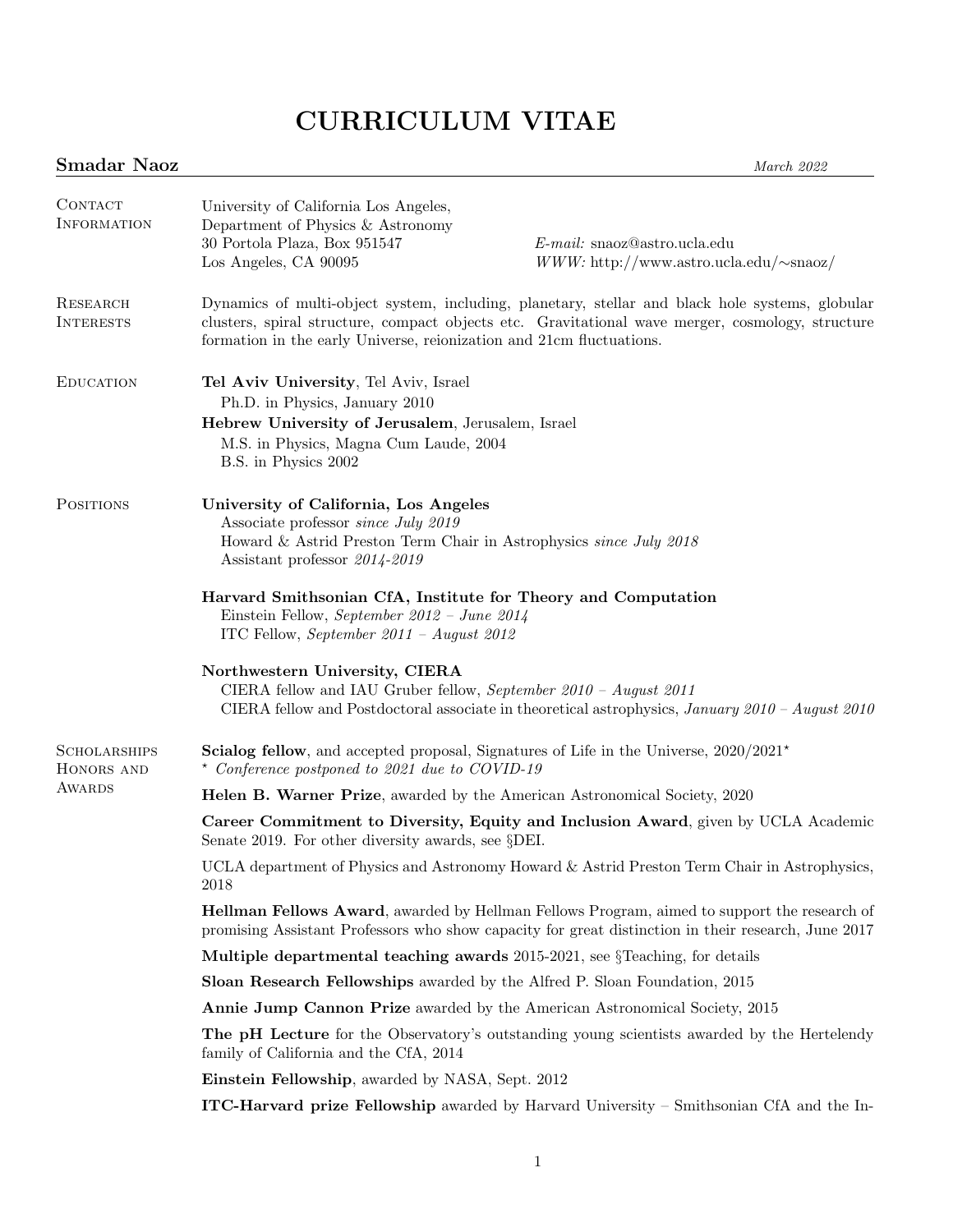stitute for Theory and Computation (ITC) Sept. 2011

The Gruber Foundation Fellowship, awarded by the International Astronomical Union (IAU) and the Gruber Foundation, Sept. 2010 – Aug. 2011

The National Postdoctoral Award Program for Advancing Women in Science, awarded by Weizmann Institute of Science, Israel, 2009 – 2011

Dan David Prize Scholarship, awarded by the Dan David Foundation, Sept. 2009

John Bahcall Graduate Student Prize, awarded by Tel Aviv University, 2008

Ilan Ramon Award, awarded by Commercial & industrial club house, Israel, 2007

Don and Sara Marejn Scholarship Fund, Tel Aviv University, 2007

School of Physics and Astronomy award for outstanding achievements, awarded by Tel Aviv University, 2006

M.Sc Magna Cum Laude, Hebrew University of Jerusalem 2004

The Rector's Prize for excellent Master's students, awarded by Hebrew University (top 5% in the science studies), 2004

The Arnold Rosenblum Prize for outstanding achievement as a graduate student in Astrophysics, awarded by Hebrew University, 2003

#### Mentoring UCLA

Postdocs Santiago Torres, October 2020 – present Erez Michaely September 2020 – present

Graduate Students

Zeyuan Xuan, October 2021 – present Claire Williams, August 2021 – present Elizabeth (Liz) Holzknecht, July 2020 – present Denyz Melchor, July 2020 – present William Lake, January 2020 – present Isabel Angelo, October 2019 – present Thea Faridani, October 2019 – present Sanaea Rose, August 2017 – present Bao Minh Hoang, September 2016 – present

Former Graduate Students

Jesus Salas, April 2016 – May 2021; Now UCLA lecturer and Harvard-Westlake School faculty Yeou Chiou, January 2017 – August 2020; Now Machine Learning Engineer at LinkedIn Alexander P. Stephan, August 2014 – August 2020; Now OSU Presidential fellow and Buckeye Prize Postdoctoral Fellow Juan Pablo (JP) Gatica, Physics-Bridge program first year mentor, 2018-2019 academic year Kristian Barajas, Physics-Bridge program first year mentor, 2018-2019 academic year Mason MacDougall, August 2018 – 2019 Alec Vinson, August 2014 – October 2014

Undergraduate Students

Nitya Ravi Summer 2021 –present Melodie Sloneker Winter 2020 –present Cuc Dinh Winter 2020 –July 2021 Eric Zhang Summer 2019 – August 2021 Cheryl Wang Summer 2019 – July 2021 Lingfeng Wei Cross-disciplinary Scholars in Science and Technology (CSST), UCLA summer program with China and Japan, July – August, 2018 Igor Van Der Put, June 2017 – summer 2019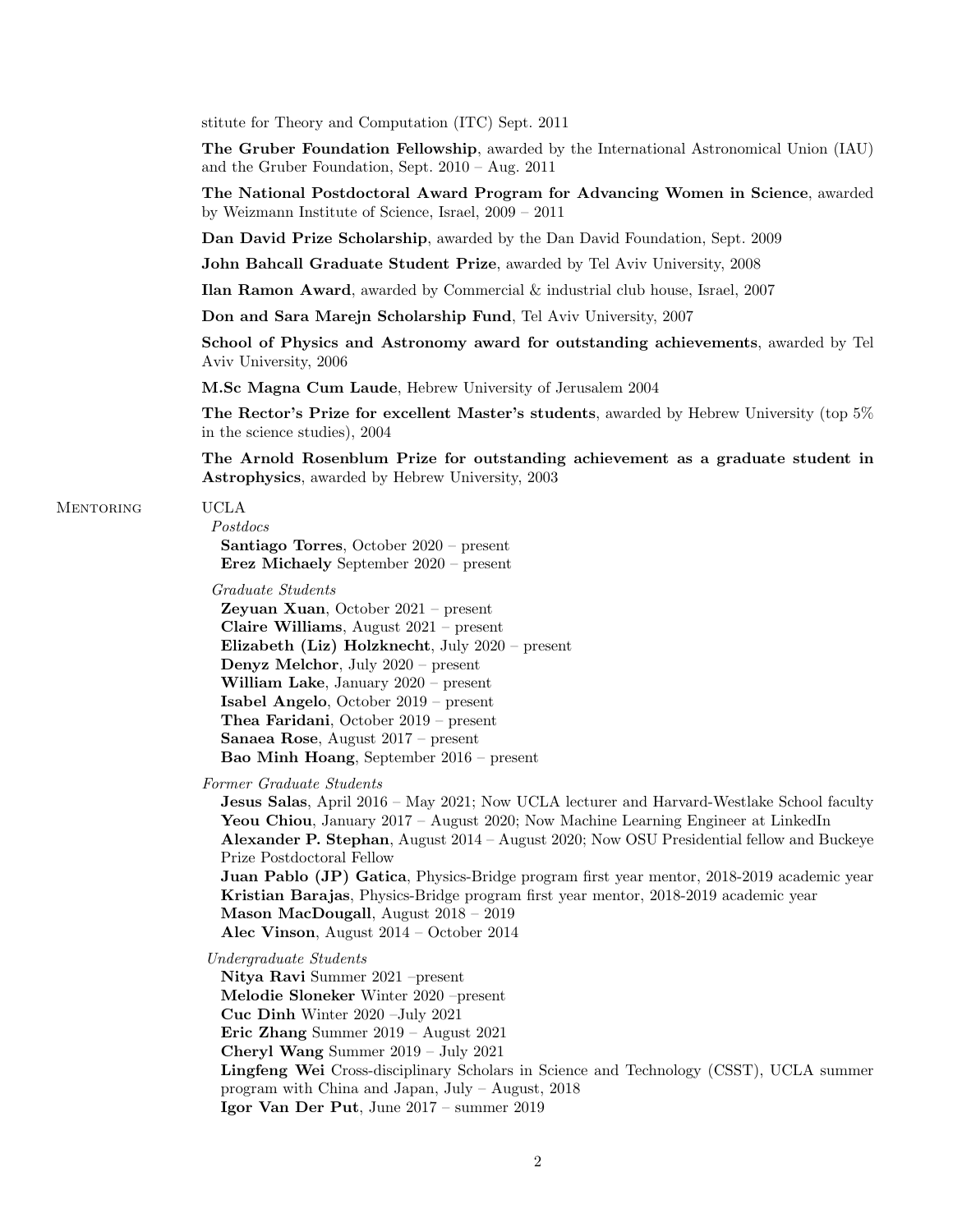Shelley Cheng, January 2017 – summer 2020 Daria Bonds CSUSM – Cal-bridge Undergraduate Student. September 2020 – Joseph Soliz, CSULB – Cal-bridge Undergraduate Student, September 2019 – summer 2020 Becky Flores CSUN Cal-bridge Undergraduate Student, September 2017 – summer 2019 **Joseph Guzman**, REU (summer 2016) and CSLB - Cal-bridge Undergraduate Student June 2015 – August 2017 Paul Denham, June 2016 – summer 2018 Isabella Goetting, November 2016 – summer 2018 Cicero-Xinyu Lu, November 2014 – August 2017 Ahmed Qureshi, January 2016 – August 2017 Bao Minh Hoang, August 2014 – August 2016 Andrew Kaiser, REU, June – August 2015 Erika Holmbeck, Post-baccalaureate Student, September 2014 – August 2015 Harvard University Graduate Students **Cristina Popa**, Aug.  $2014 - 2016$ ; Now quantitative researcher at Two Sigma Investments Gongjie Li, Sept. 2011 -2015; Now Assistant. Prof. in Georgia Tech (since Jan. 2018) Northwestern University Undergraduate Students Jean Teyssandier, May 2010 – September 2011; Now a Postdoc at Cornell. Ian Lizarraga, September 2010 – August 2011; Now a Postdoc The University of Sydney. Leah A. Iasaman, REU, June – August 2011 Bradley Solomon, REU, June – August 2010 **CONFERENCE** participation and **PRESENTATION** (selected) RESCEU summer school 2021 (virtual meeting), Tokyo, Japan, August, 2021 (invited lecturer) Niels Bohr Institute Summer school on Gravitational Waves, Copenhagen, Denmark, August, 2021 (invited lecturer, virtually) Division on Dynamical Astronomy 52 meeting - American Astronomical Society, Virtual meeting, May 2021 (organizer and SOC member, and two talks) TRiple EvolutioN and DYnamics (TRENDY) 3, Virtual meeting, March, 2021, (plenary talk) American Astronomical Society 237, Virtual meeting, January, 2021, (Helen B. Warner Award plenary talk) American Physical Society, The Far West Section, Virtual meeting, October 2020 (invited plenary talk) Exploring Supermassive Black Holes, Virtual meeting (Princeton IAS originally), October 2020 (invited talk) KITP program "Probing Effective Field Theories of Gravity in Strong Fields and Cosmology," Virtual meeting, September 2020 (invited panelist in Mixing scales and combining observation session) Division on Dynamical Astronomy 51 meeting - American Astronomical Society, Virtual meeting, August 2020 (organizer and SOC member, and talk) Extreme Solar Systems IV Reykjavik, Iceland, August, 2019 (invited talk) Advancing Theoretical Astrophysics summer school, Amsterdam, The Netherlands, July, 2019 (invited teacher) Planet-Star Connections in the Era of TESS and Gaia, KITP, Santa Barbara, May 2019 (invited talk) The Conference for Undergraduate Women in Physics (CUWiP), January 2019 (Plenary talk) Triple Evolution and Dynamics, Lorentz Center, Leiden, Netherlands, September, 2018 (invited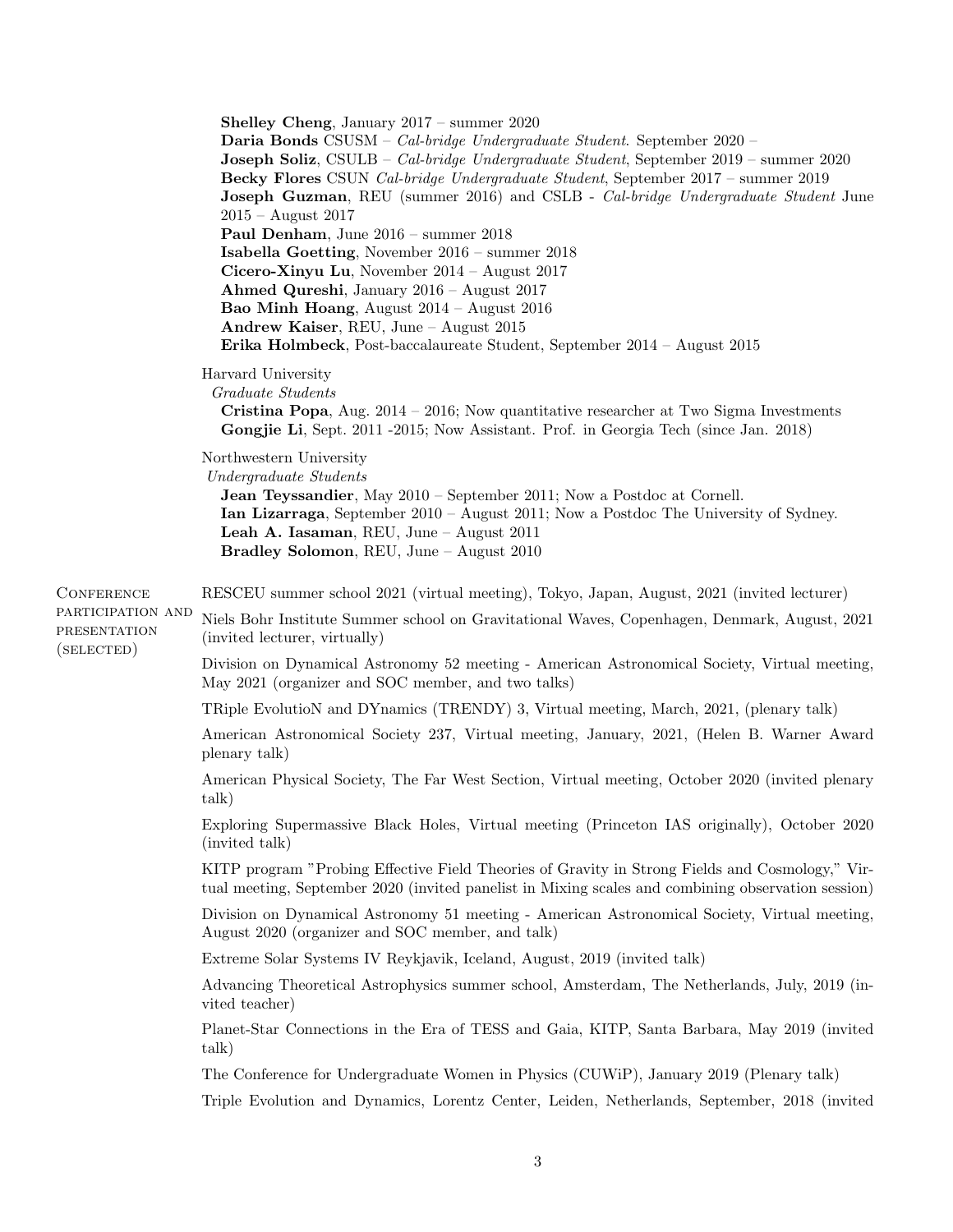talk)

Open Questions in Astrophysics, Niels Bohr Institute, Copenhagen, Denmark, July 2018 (invited talk)

Gravitational Wave Astrophysics, Sackler Conference, Harvard, ITC, May 2018 (invited talk)

Stellar Dynamics in Galactic Nuclei," Princeton, IAS, November 2017 (invited talk)

Dynamics and accretion at the Galactic Center," Aspen Colorado, February 2016 (PI, talk)

American Astronomical Society 227, Kissimmee, Florida January 2016 (Annie Jump Cannon Award plenary talk)

Extreme Solar Systems III, Waikoloa Beach, Hawaii December 2015 (invited talk)

Astrophysics of Dark Matter," Institute for the Physics and Mathematics of the Universe (Kavli IPMU), The University of Tokyo, Kashiwa, Chiba, Japan, October 2015 (invited talk)

IAU general assembly," Honolulu, Hawaii, Aug 2015 (invited talk)

Sagan Summer Workshop on Exoplanetary System Demographics: Theory and Observations, Pasadena California, July 2015 (invited overview talk)

Exoplanets in Multi-body Systems in the Kepler Era," Aspen, CO, February 2013 (invited talk)

Exoplanets and Binaries: CoRoT and Kepler Mission Results, and Future Challenges," Tel Aviv, Israel, December 2012 (invited talk)

Extreme Solar Systems II, Jackson Hole, WY, September 2011 (invited talk)

Hydrogen Cosmology Workshop," Cambridge, MA, USA, May 18 – 20, 2011 (invited talk)

CosmoFirstObjects: International Meeting on High-z Cosmology," Marseille, French, May  $3 - 6$ , 2011 (invited talk)

IAU Symposium 276 The Astrophysics of Planetary Systems: Formation, Structure, and Dynamical Evolution," Torino, Italy, October  $11 - 15$ , 2010 (talk)

10th Great Lakes Cosmology Workshop," Chicago, IL, June 2010 (talk)

Aspen Winter Conference on Astrophysics The High Redshift Universe: A Multi- Wavelength View," Aspen, Colorado, February 2010 (talk)

Haifa workshop on cosmology and optimal transport," Haifa, Israel, March 2009 (talk)

The 53st Annual Meeting of the Israel Physical Society," Be'er Sheva, Israel, December 2008 (talk)

Galaxy Evolution workshop," Jerusalem, Israel, June 2008 (talk)

HI Survival through Cosmic Times," Tuscan, Italy, June  $11 - 15$ , 2007 (talk)

The 52st Annual Meeting of the Israel Physical Society," Israel, December 2006 (talk)

Aspen Winter Conference on Astrophysics, Cosmological Probes of Baryons and Dark Matter," Aspen, Colorado, January 2006 (talk)

The 51st Annual Meeting of the Israel Physical Society," Israel, December 2005 (talk)

International School of Cosmic Ray Astrophysics 14th Course on Neutrinos and Explosive Events in the Universe," Erice, Sicily, Italy, July 2004 (talk)

| COLLOQUIA AND          | McGill Space Institute, McGill University, Montreal, Canada, virtual talk, September, 2021        |
|------------------------|---------------------------------------------------------------------------------------------------|
| SEMINARS<br>(SELECTED) | The Universidad de Concepción, Chile, virtual talk, July 2021                                     |
|                        | Max Planck Institute for Gravitational Physics (Albert Einstein Institute, AEI), Germany, virtual |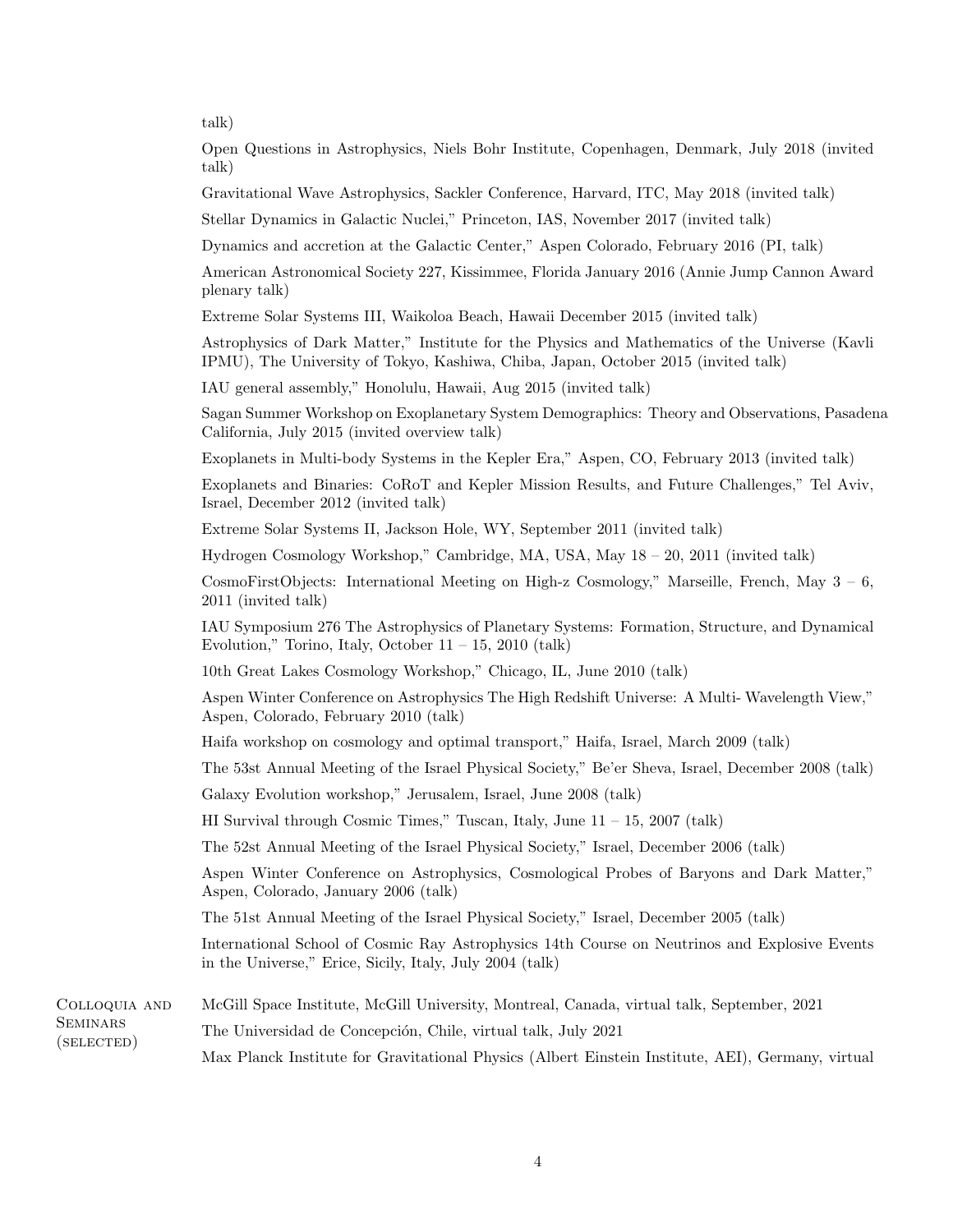talk, May 2021 University of Hong Kong, colloquium, virtual talk, April 2021 Georgia Tech, virtual talk, March 2021 Stanford/KIPAC Astrophysics Colloquium, virtual talk, November, 2020 MIT, virtual talk, October 2020 Lamat talk at Meetings of the Minds seminar series, UCSC - virtual talk, July 2020 USC, Los Angeles, California, September, 2019 Caltech, Pasadena, California, May, 2019 University of Washington, Washington, January, 2019, Caltech, Pasadena, California, December, 2018 University of Colorado, Boulder, Colorado, December, 2018 University of Texas, Austin, Texas, October, 2018 New York University, NYC, NY, September, 2018 University of California Riverside, Physics colloquium, CA, May 2018 University of California Santa Barbara, Astrophysics colloquium, CA, April 2018 University of Florida, Gainesville, Astrophysics colloquium, FL, April 2018 Yale University, New Haven, Astrophysics colloquium, CT, February, 2018 Center for Computational Astrophysics, Flatiron Institute, Colloquium, NY, September 2017 Cal-Poly Pemona, Physics colloquium, CA, May 2017 Harvard/CfA - ITC colloquium, MA, March 2017 Northwestern CIERA, IL January 2017 Carnegie observatories, CA September, 2016 Columbia University, NY September , 2016 CSUN, CA, August 2016 University of California, Santa Cruz, CA, May 2016 University of Michigan, MI, April 2016 CSU Long Beach, CA, February 2016 UCLA physics colloquium, CA, February 2016 Canadian Institute for Theoretical Astrophysics, University of Toronto, Canada, May 2015 University of Arizona, Arizona, USA, April 2015 Caltech, Tea talk, CA, USA, December 2014 University of California, Berkeley, TAC seminar, CA, USA, Nov. 2014 UC Irvin astro-colloquium, Oct. 2014 CfA colloquium, May 2014 IAS seminar, Princeton, NJ, April 2014 UMD, physics seminar, Maryland, November 2013 UCLA Astrophysics Colloquium, CA, April 2013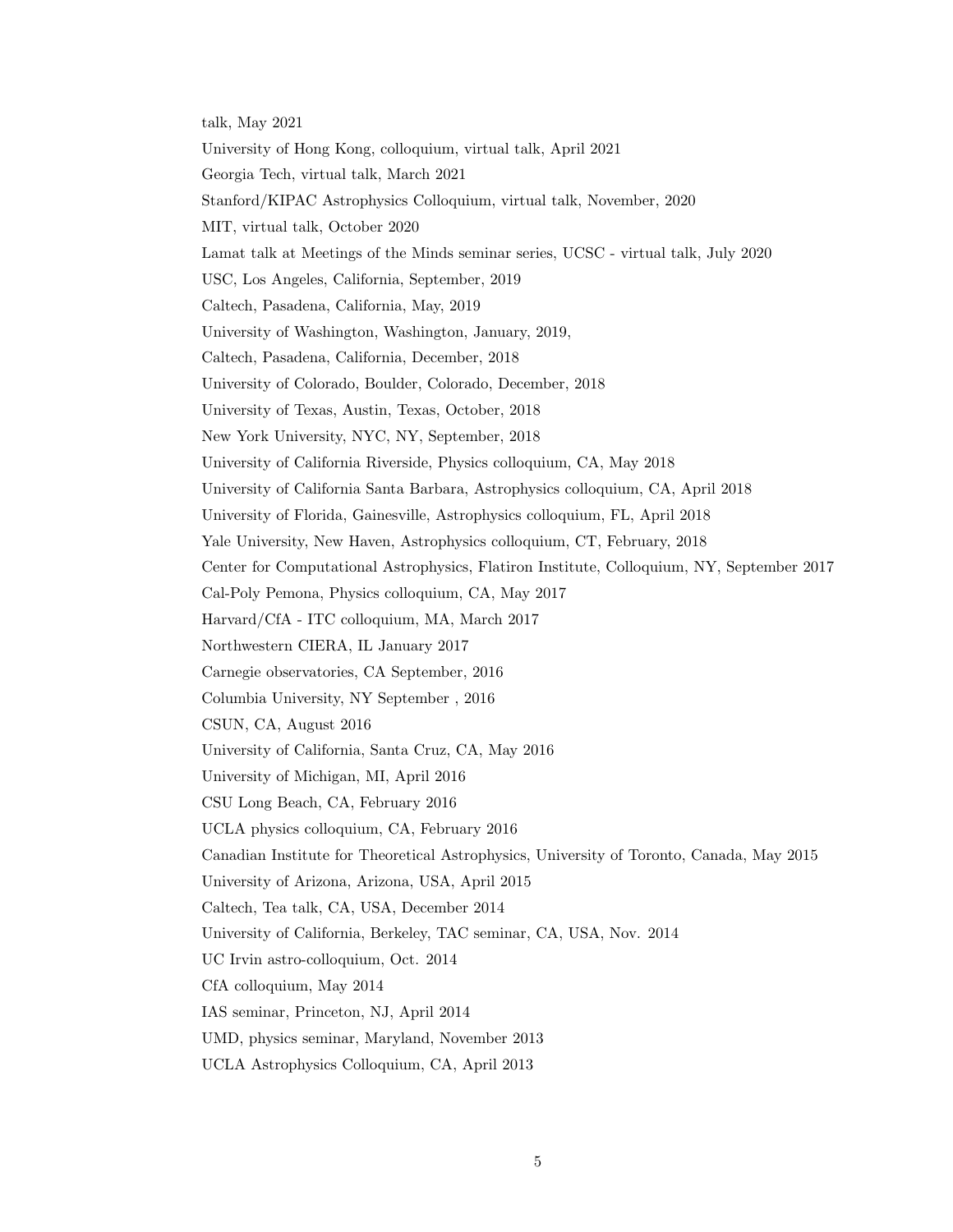MIT physics Colloquium, MA, March 2013 UMass Amherst, Astrophysics Colloquium, MA, USA, January 2013 Ohio state University, Astrophysics Colloquium, OH, USA, November 2012 University of California Santa Cruze, TASC FLASH Seminar, CA, USA, October 2012 University of California Santa Barbara, Astro-Seminar, CA, USA, October 2012 Rochester University, Astrophysics Colloquium, NY, USA, September 2012 Cornell, Astrophysics Colloquium, NY, USA, September 2012 Caltech, Tapir Seminar, CA, USA, March 2012 University of California, Berkeley, CA, USA, March 2012 Boston University, Astrophysics Seminar, MA, USA, October 2011 Harvard University, ITC Colloquium, MA, USA, March 2011 MIT, MA, USA, March 2011 Weizmann institute, Astrophysics Seminar, Israel, October 2010 Northwestern University, IL, USA, October 2010 University of California, Berkeley, CA, USA, March 2012 Fermilab, Astrophysics Seminar, Chicago, IL, USA May 2011 Harvard University, MA, USA, September 2011 Technion, Astrophysics Seminar, Haifa, Israel, October 2009 University of Chicago, Seminar, IL, Chicago, USA, January 1010 Northwestern University, IL, USA, January 2010 Northwestern University, IL, USA, September 2009 The Institute for the Physics and Mathematics of the Universe, University of Tokyo, Seminar, Kashiwa, Japan, May 2009 The Hebrew University of Jerusalem, Astrophysics Seminar, Jerusalem, June, 2009 Weizmann institute, Astrophysics Seminar, Rehovot, Israel, March 2009 Caltech, Pasadena, Tapir Seminar, California, October 2008 (Tapir Seminar) UC Berkeley, Berkeley, California, September 2008 Princeton University, Princeton, New-Jersey, September 2008 ITC Harvard, Cambridge, MA, October 2008 (ITC Seminar) Tel Aviv University, Astrophysics Seminar, Tel Aviv, Israel, December, 2008

**SERVICE** (selected):

# In the community:

Referee for Astrophysical Journal, Astronomical Journal, Monthly Notices of the Royal Astronomical Society, Journal of Cosmology and Astroparticle Physics, Astronomy & Astrophysics (A&A), Celestial Mechanics, Nature, Science, Physics Review Letters, PRL and PNAS.

An elected member for the Division Committee in the American Physical Society (APS) Division on Dynamical Astronomy (DDA), Since July 2018 – July 2021

An elected Committee member at large in the American Astronomical Society (AAS) Far West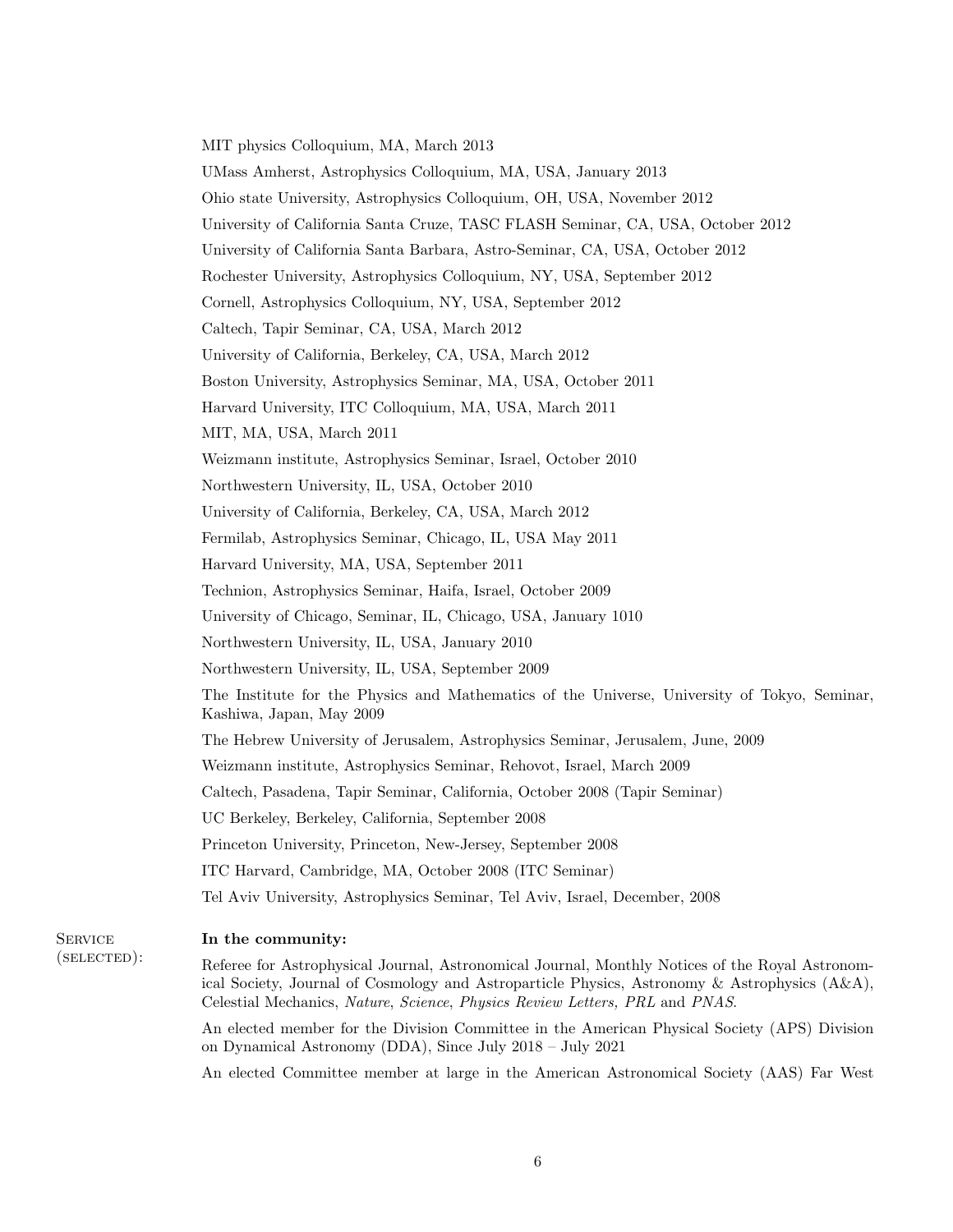Section, Since March 2022

The Heising-Simons Foundation 51 Pegasi b fellowship external reviewer (winter 2020)

Steering committee member (Summer 2015 – Dec. 2016) and a mentor at the Cal-bridge program since 2015

(see http://www.cpp.edu/∼sci/physics-astronomy/research/cal-bridge.shtml )

Invited Scientific Editor for Nature Scientific Reports (online journal in all areas of natural sciences by the Nature Publishing Group), July 2014 – 2020

NASA review panels: ATP review panel, Fall 2013, Fall 2016, Fall 2021 (Chair); HST review panel, Spring 2016; NASA TCAN review panel, Summer 2020; NASA LSP review panel, Spring 2021; Proposal reviewer for the NASA ATP Fall 2011; NASA emerging world Summer 2018

National Science Foundation (NSF) review panel, Spring 2013, Winter 2018

BSF: United States - Israel Binational Science Foundation reviewer, winter 2017

UK-RI Future Leaders Fellowships, Summer 2020

The Netherlands Organisation for Scientific Research, reviewer, 2016, 2018, 2020

\* for conference organizations, see below.

# In UCLA:

Chair of Physics and Astronomy diversity committee, UCLA, Fall 2020 – present

Chair of Astro-diversity committee, UCLA, Spring 2016 – Fall 2020

Chair of Physics-diversity committee, UCLA, Jan. 2017 – Fall 2020 (leading the formation of APS - bridge program)

Member of the Physical Sciences Diversity Committee, UCLA, Summer 2016 – present

Member of the Senate Committee on Diversity, Equity, and Inclusion (CODEI), Fall 2020 – present

UCLA Hellman Fellows panelist (summer 2020), URSP reviewer (2019), UC presidential fellowship reviewer (winter 2019, 2022)

Recruitment chair and DEI officer in the admission committee (2019 – present)

Search committees: EPSS Slichter chair search committee (2016-2017), Astronomy search committee (2018), Plasma search committee (2019-20), Experimental physics/ mentoring search (2020-2021)

Physics Comprehensive exam reform committee 2019/20

Physics Bridge admission committee 2018, 2019, 2020, 2021

UCLA's Division of Astronomy and Astrophysics grad adviser representative and coordinator of Graduate students and postdocs mentoring program, Sept. 2015 – 2018

Organizer of the Bhaumik Luncheon seminar, 2017–2019

Member of the executive committee of the Mani L. Bhaumik Institute for Theoretical Physics at UCLA, Summer 2016 – present

Member of the leadership committee of the Galactic Center Group, Fall 2014 – present

UCLA's Physics and Astronomy department graduate affair and academic affair committees, Sept. 2016 – 2018

Member of UCLA's Astronomy Colloquium Committee, July 2014 – present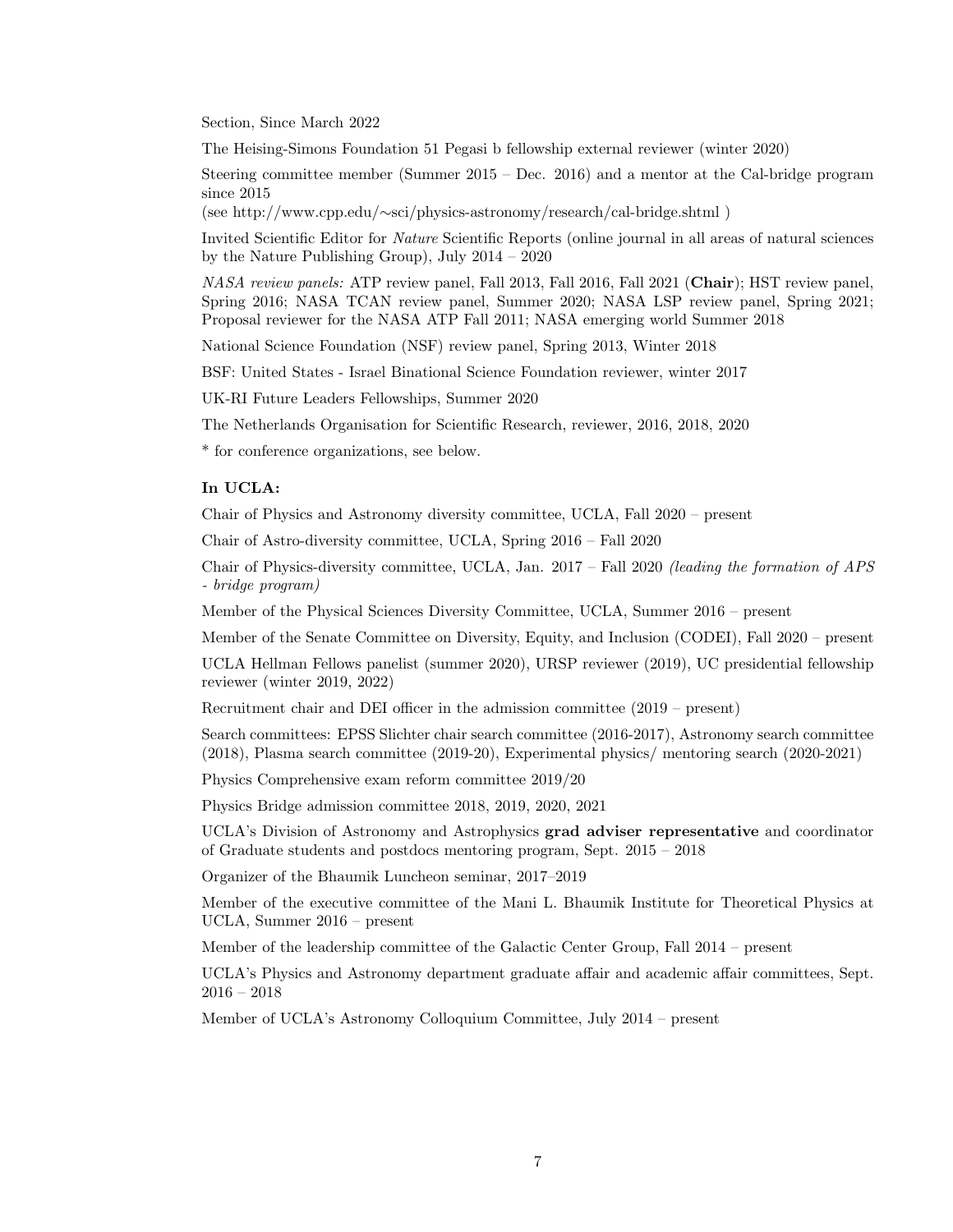# In the ITC/CfA - Harvard:

ITC Postdoctoral Fellowship Selection Committee, Fall 2012, 2013

Member of the ITC Seminar and Colloquium and visitor committee, 2012- 2014 (chair 2013, 2014)

Co-Organizer of the ITC-Pizza lunch about Star formation and stellar dynamics, spring 2012

Member of the ITC postdoctoral fellowship selection committee, 2013, 2014

Organizer of the Astronomy for Everyone workshop for high schoolers with dyslexia, ADHD, and autism spectrum disorders, CfA April 2014

# In CIERA - Northwestern:

Organizer of the CIERA (Northwestern) theory group meetings 2010–2011

Co-Organizer of the CIERA (Northwestern) Secular Dynamics Reading Group 2010

### In Tel-Aviv University:

**CONFERENCE ORGANIZING** 

Organizer and founder of the Tel Aviv University Astrophysics Reading Club (reviewing important paper in the literature), 2008 - 2009

Organizer of the Tel Aviv University student seminar, 2007–2009

Tel-Aviv University Astronomy Club, outreach endeavor, 2006–2011

"BASHAAR club for youth": giving public lectures in schools and high schools (involving lectures focused on engaging woman and minorities in science), 2006 – 2009

Co-organizer of 2022 Aspen winter conference, "Dynamical Formation of Gravitational Wave Sources," Jan. 2022 (in person)

SOC for the Trendy 3 conference on triples, March 2021

SOC for the Division on Dynamical Astronomy 51 meeting, August 2020; 52 meeting, May 2021

SOC for extreme solar system - III, Nov-Dec Hawaii 2015, and IV Iceland, August 2019

SOC for MorrisFest, September, 2019

PI of the 2016 Aspen winter conference "Dynamics and accretion at the Galactic Center", Feb. 2016

Organizer of UCLA AstroBash - The Division of Astronomy and Astrophysics show and tell. Dec. 2015, Oct. 2016, Sept. 2017, Oct. 2018, Nov. 2019, Nov. 2020, Nov. 2021

SOC ExSoCal, September, CA 2017

LOC and SOC of the Conference for Undergraduate Women in Physics (CUWiP), UCLA, January 2017

LISA Symposium International Advisory Board, Chicago, August 2018

Co-organizer of the "Inclusive Astronomy Meeting", June 2015, Vanderbilt University, Nashville, Tennessee (see https://vanderbilt.irisregistration.com/Home/Site?code=InclusiveAstronomy2015)

Co-Organizer and SOC of the CIERA (Northwestern) Inaugural conference, "The Future of Astronomy: Fellows at the Frontiers of Science," Sept. 2011

Co-founder and co-organizer of the Israeli astrophysics and cosmology students conference series (AsCoS): AsCoS I (2008, Weizmann Institute); AsCoS II (2009, Tel Aviv university)

TEACHING **Outstanding teaching award**, for Astro-286, exoplanets, *Winter 2015*, and for Phys-105A, analytical mechanics, Winter 2016, 2019, 2020,2021 and teacher of the year award, for Astro-273, Phys-105A, Phys-1B and novel contribution to student mentoring, 2015-2016 academic year, awarded by UCLA Department of Physics and Astronomy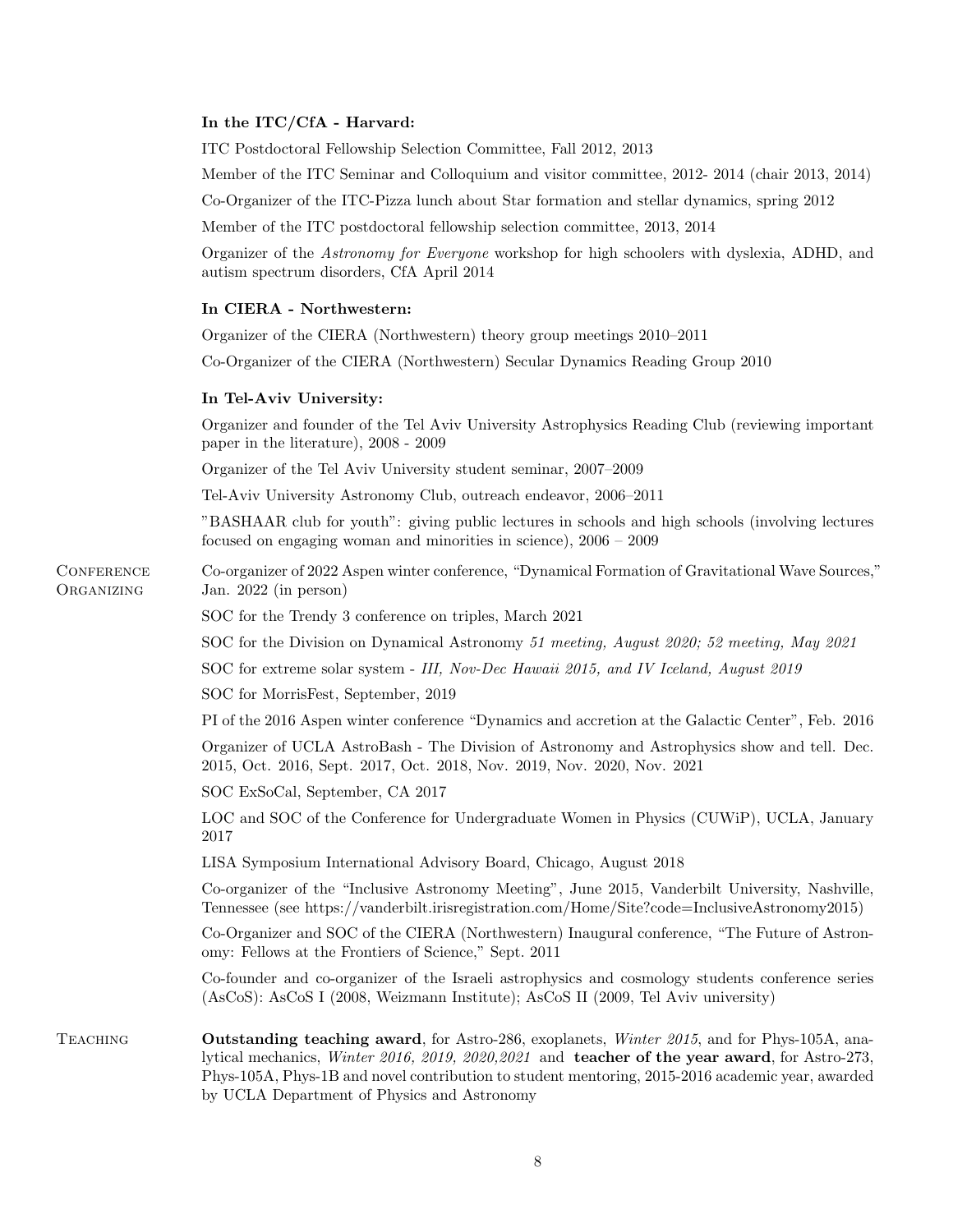Astro-270 Astrophysics Dynamics, UCLA (Fall 2016,Fall 2020)

Physics 105A Analytical mechanics, UCLA (Winter 2016, 2017, 2018, 2019, 2020, 2021, 2022)

Physics 105B Analytical mechanics, UCLA (Spring 2022)

Astro-273/280 Diffuse Matter in Space/Fluid dynamics in Astrophysics, UCLA (Fall 2015, 2017, 2019, 2021)

Physics 1B, electromagnetism and wave, UCLA (Spring 2015,2016)

Astro-286 Exoplanets, Graduate course, UCLA (Winter 2015, Spring 2021)

Guest Lecture, Exoplanet Graduate course, Harvard University (Spring 2013)

Guest Lecture, EPS 351 Graduate course, Northwestern University (Spring 2011)

Guest Lecture, GR Graduate course, Northwestern University (Spring 2011)

Teaching assistant, undergraduate astrophysics course at the Tel Aviv University in the (Spring 2007)

Teaching assistant at the Hebrew University of Jerusalem responsible for the CAPA system (computerized exercise system), 2002 – 2004

Teaching assistant at the Hebrew University of Jerusalem (during my B.Sc), involving grading exercises and tutoring in the physics club, 2001

Lecturer (E&M course in the Fall semester and calculus in the Pre-academic summer program) and teaching assistant in physics and mathematics at the Jerusalem College of Engineering (I received one of the highest ratings by students at that college) 2000 – 2002

Teaching assistant in mathematics, PERAH Scholarship program, at the Hebrew University of Jerusalem, 1999-2000

OUTREACH, diversity, Equity Career Commitment to Diversity, Equity and Inclusion Award, given by UCLA Academic Senate 2019.

and inclusion

(Selected)

Chair (and initiator) of Physics and Astronomy diversity committee, UCLA, a consolidation of the Astro-DEI committee (Spring 2016 – Fall 2020) and Physics-DEI committee (Jan. 2017 – Fall 2020), –present, (notably: leading the formation of APS - bridge program - First cohort began on Fall 2018)

Chair of Physics-diversity committee, UCLA, Jan. 2017 – Fall 2020 (notably: leading the formation of APS - bridge program - First cohort began on Fall 2018)

Member of the Physical Sciences Diversity Committee, UCLA, Summer 2016 – present

Member of the Senate Committee on Diversity, Equity, and Inclusion, Fall 2020 – present

Steering committee member (Summer 2015 – Dec. 2016) and a mentor at the Cal-bridge program since 2015

(see http://www.cpp.edu/∼sci/physics-astronomy/research/cal-bridge.shtml )

Faculty advisor for Women in STEM (WiSTEM): Breaking Barriers at UCLA, since Oct. 2021

#### DEI Talks/Seminars/Contributions/Organizations and Panels Participations

An organizer of multiple events that advocate for diversity equity and inclusion. These event range form departmental events (such as anxiety in Graduate School workshop, APS climate visit, Sherard Robbins from Visceral Change day visit about DEI efforts in hiring and admission, organizing mentoring workshop with Shanna Shaked, leading the monthly DiversiTea community discussion - in collaboration with Sanaea Rose - and the 11 weeks summer DiversiTea journal club - in collaboration with Alice Shapley - etc.) as well as physical division and university-wide and physical division wide events such as, Mahzarin Banaji (Harvard) implicit bias talk, and picture a scientist movie screening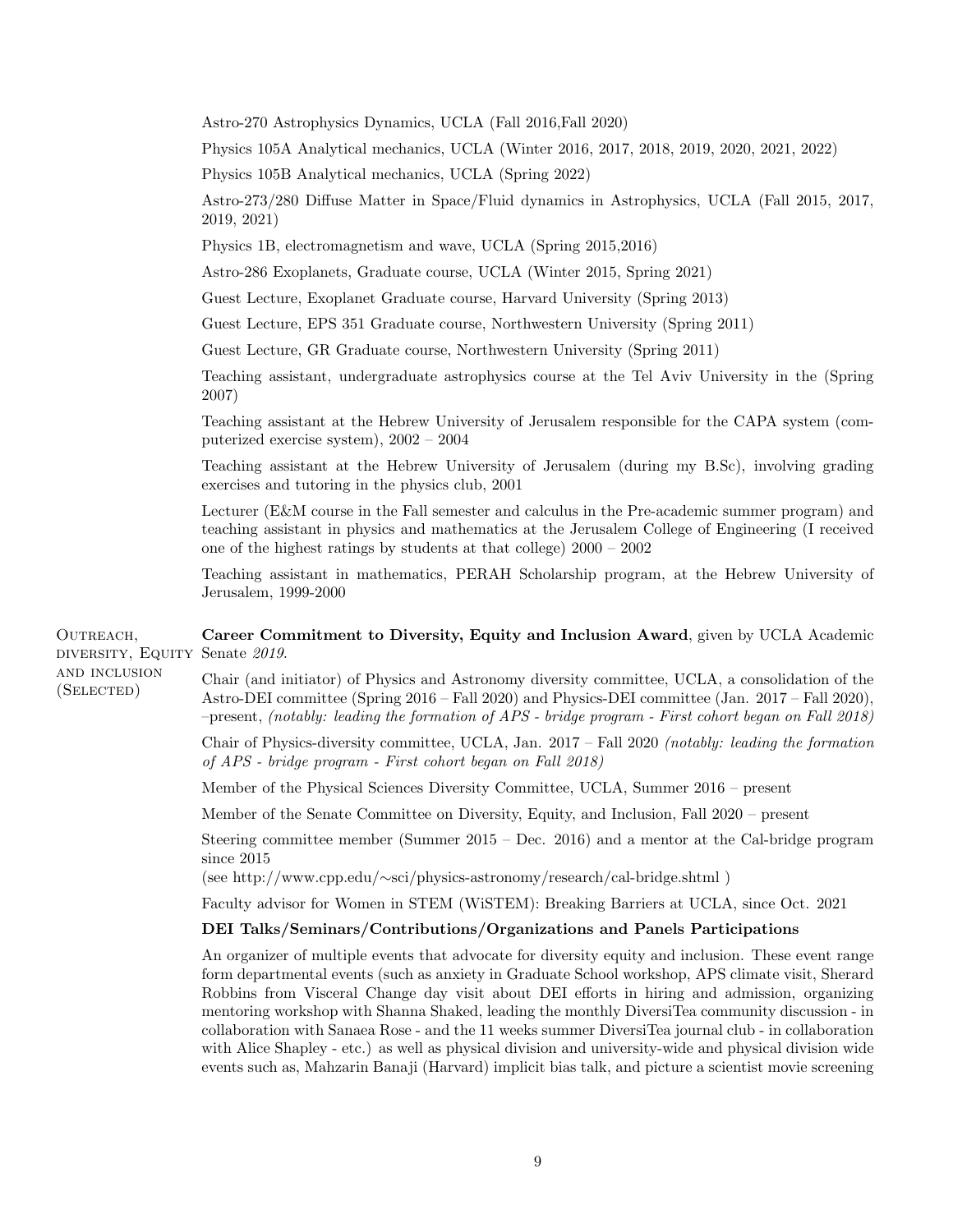and discussion.

Aspen Science Center Physics Cafe, Jan. 2022

Astronomy on Tap, Zoom/Youtube Fall 2021

PEERS talk (UCLA's largest academic support program for STEM majors from underrepresented and underserved backgrounds), April 2021

ComSciCon-LA 2021 Workshop panelist on DEI efforts, April 2021

Visceral Change Women's Leadership Panel, March, 2021

UCLA Undergraduate Research Fellows Program (URFP) panel, February, 2021

Lamat talk at Meetings of the Minds seminar series, UCSC - virtual talk, July 2020 (Lamant program is aimed at community college students in CA)

UCLA's Career Center, Academic Faculty Panel, September 2019

Plenary talk at the Conference for Undergraduate Women in Physics (CUWiP), January 2019

Panelist in the Conference for Undergraduate Women in Physics (CUWiP), January 2017, 2018, 2021

LOC of the Conference for Undergraduate Women in Physics (CUWiP), UCLA, January 2017

Co-organizer of the "Inclusive Astronomy Meeting", June 2015, Vanderbilt University, Nashville, Tennessee (see https://vanderbilt.irisregistration.com/Home/Site?code=InclusiveAstronomy2015)

Guest lecture in *Exploring Your Universe!* UCLA's outreach program Nov. 2014, panel and booths: 2019, 2020, 2021

Organizer of the Astronomy for Everyone workshop for high schoolers with dyslexia, ADHD, and autism spectrum disorders, CfA April 2014

CfA Career workshops for young people who think differently: summer workshop for young people with dyslexia, ADHD, and autism spectrum disorders, CfA, June 2013

Tel Aviv University Astronomy Club. Involving general public activities as well as writing and expending the "Astropedia" - the Hebrew encyclopedia of space science, 2006–2011 (I continued to be an active member well within my postdoc years)

"BASHAAR club for youth": giving public lectures in schools and high schools (involving lectures focused on engaging woman and minorities in science), 2006 – 2009

An instructor in a physics lab at the "Belamonte science center for Youth" at the Hebrew University of Jerusalem, 2000 – 2001

An instructor (and activities developer) at the Bloomfield science museum in Jerusalem (which includes engaging woman and minority in science, among the regular activities), 1999 – 2002

An instructor in an after-school Astronomical curriculum activity for kids in grades 1-3 at the "Ramat-Sharet" community center, 1999-2000

PERAH Scholarship program for adult to complete high school diploma at the Hebrew University of Jerusalem 1999-2000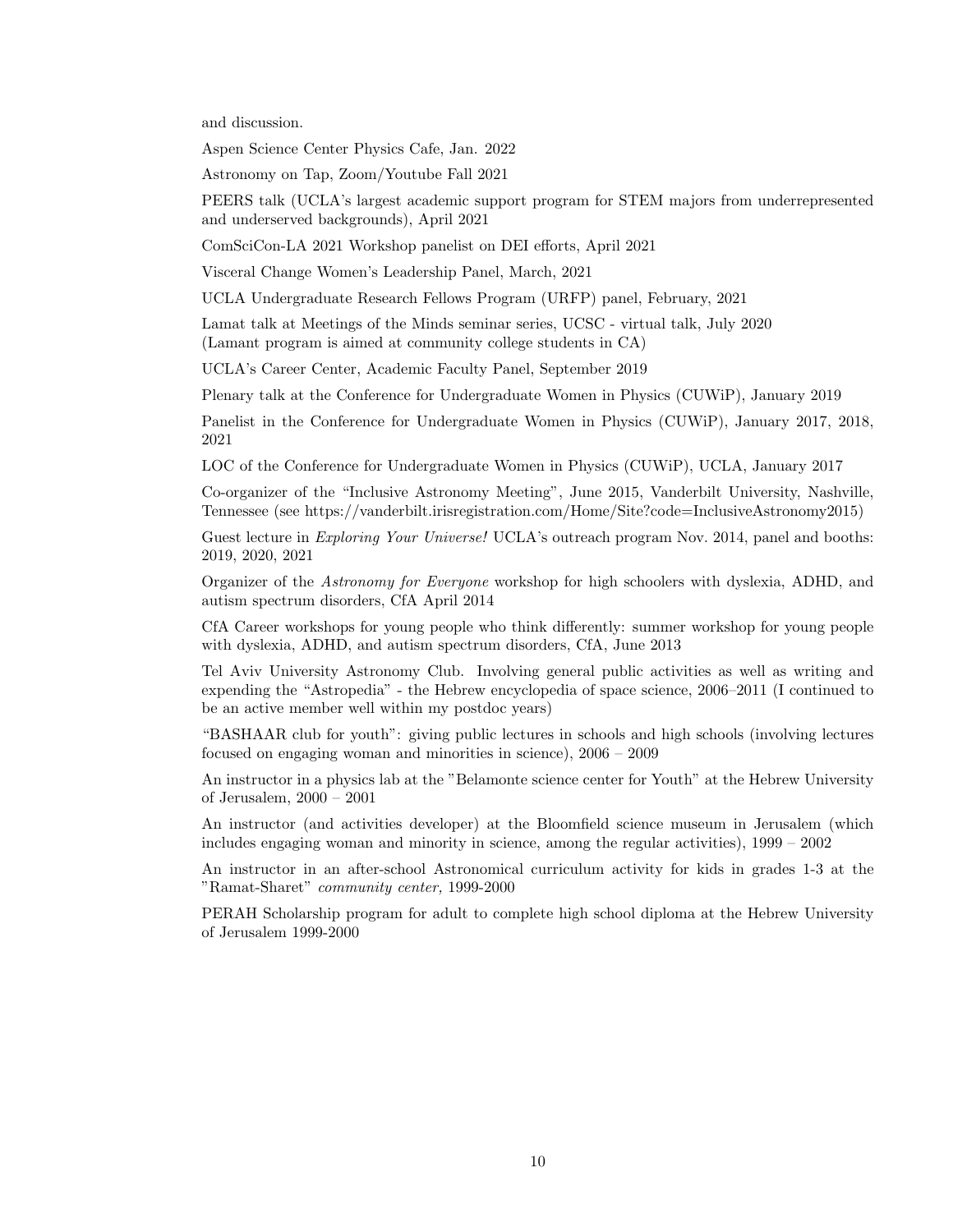PUBLICATIONS Total of 82 papers, 26 first author, 36 second author, more than three thousand citations, h-index=32 [\(ADS,](https://ui.adsabs.harvard.edu/search/q=author%3A(%22naoz%2C%20s.%22)&sort=date%20desc%2C%20bibcode%20desc&p_=0) [Google Scholar\)](https://scholar.google.com/citations?hl=en&user=XDXbVfMAAAAJ) †Papers led by my mentees

> †Angelo, I.; Naoz, S.; Petigura, E.; MacDougall, M.; Stephan, A.; Isaacson, H.; Howard, A. W., "Kepler-1656b's Extreme Eccentricity: Signature of a Gentle Giant," 2022, accepted to The Astrophysical Journal arXiv:2204.00019

> Naoz, S.; Rose, S. C.; Michaely, E.; Melchor, D.; Ramirez-Ruiz, E.; Mockler, B.; Schnittman, J. D., "The Combined Effects of Two-body Relaxation Processes and the Eccentric Kozai-Lidov Mechanism on the Extreme-mass-ratio Inspirals Rate," 2022, The Astrophysical Journal Letters, 927, 1

> †Rose, S. C., Naoz, S., Sari, R., Linial, I., "The Formation of Intermediate Mass Black Holes in Galactic Nuclei," 2022, accepted to The Astrophysical Journal Letters, ArXiv:2201.00022

> †Torres, S., Naoz, S., Li, G., Rose, S. C., "Raining Rocks: An analytical formulation for collision timescales in planetary systems," 2022, submitted to The Astrophysical Journal, ArXiv:2110.02269

> <sup>†</sup>Nakazato, Y., Chiaki, G., Yoshida, N., **Naoz, S.**, Lake, W., Chiou, Y., S. "H<sub>2</sub> cooling and gravitational collapse of supersonically induced gas objects," 2022, The Astrophysical Journal Letters, 927, 1

> <sup>†</sup>Faridani, T., Naoz, S., Wei, L., Farr, W. M., "Hiding Planets Near and Far: Predicting Hidden Companions for Known Planetary Systems," 2021 submitted to The Astrophysical Journal, Arxiv: 2107.07529

> †Wei, L., Naoz, S., Faridani, T., Farr, W. M. , "Relativistic Dynamical Stability Criterion of Multi-Planet Systems with a Distant Companion," 2021 The Astrophysical Journal, 923 118

> †Lake, W., Naoz, S., Chiou, Y. S., Burkhart, B., Marinacci, F., Vogelsberger M., Kremer, K. "The Supersonic Project: SIGOs, a Proposed Progenitor to Globular Clusters, and their Connections to Gravitational Wave Anisotropies," 2021, The Astrophysical Journal, 922, 86

> †Salas, J. M.; Morris, M. R.; Naoz, S., "Modeling Turbulence in Galactic Centers," 2021 The Astrophysical Journal, 161, 243

> †Chiou, Y. S., Naoz, S., Burkhart, B., Marinacci, F., Vogelsberger M., "The Supersonic Project: To cool or not to cool Supersonically Induced Gas Objects (SIGOs)?," 2021, The Astrophysical Journal, 906, 25

> †Dinh, C. K.; Salas, J. M.; Morris, M. R.; Naoz, S., "Effects of turbulence in the Circumnuclear Disk," 2021, The Astrophysical Journal, 920, 79 <sup>†</sup>Wang, H.; Stephan, A. P.; **Naoz, S.**; Hoang, B.; Breivik, K. "Gravitational-Wave Signatures from Compact Object Binaries in the Galactic Center," 2021,The Astrophysical Journal, 917, 76

> †Stephan, A. P., Naoz, S., Gaudi, S. B., "Giant Planets, Tiny Stars: Producing Short-Period Planets around White Dwarfs with the Eccentric Kozai-Lidov Mechanism," 2021, The Astrophysical Journal, 922, 4

> †Rose, S. C.; Naoz, S.,; Gautam, A. K.; Ghez, A. M.; Tuan D.; Chu, D.; Becklin, E. "On Socially Distant Neighbors: Binaries to Constrain the Density of Objects in the Galactic Center," 2020, The Astrophysical Journal, 904, 113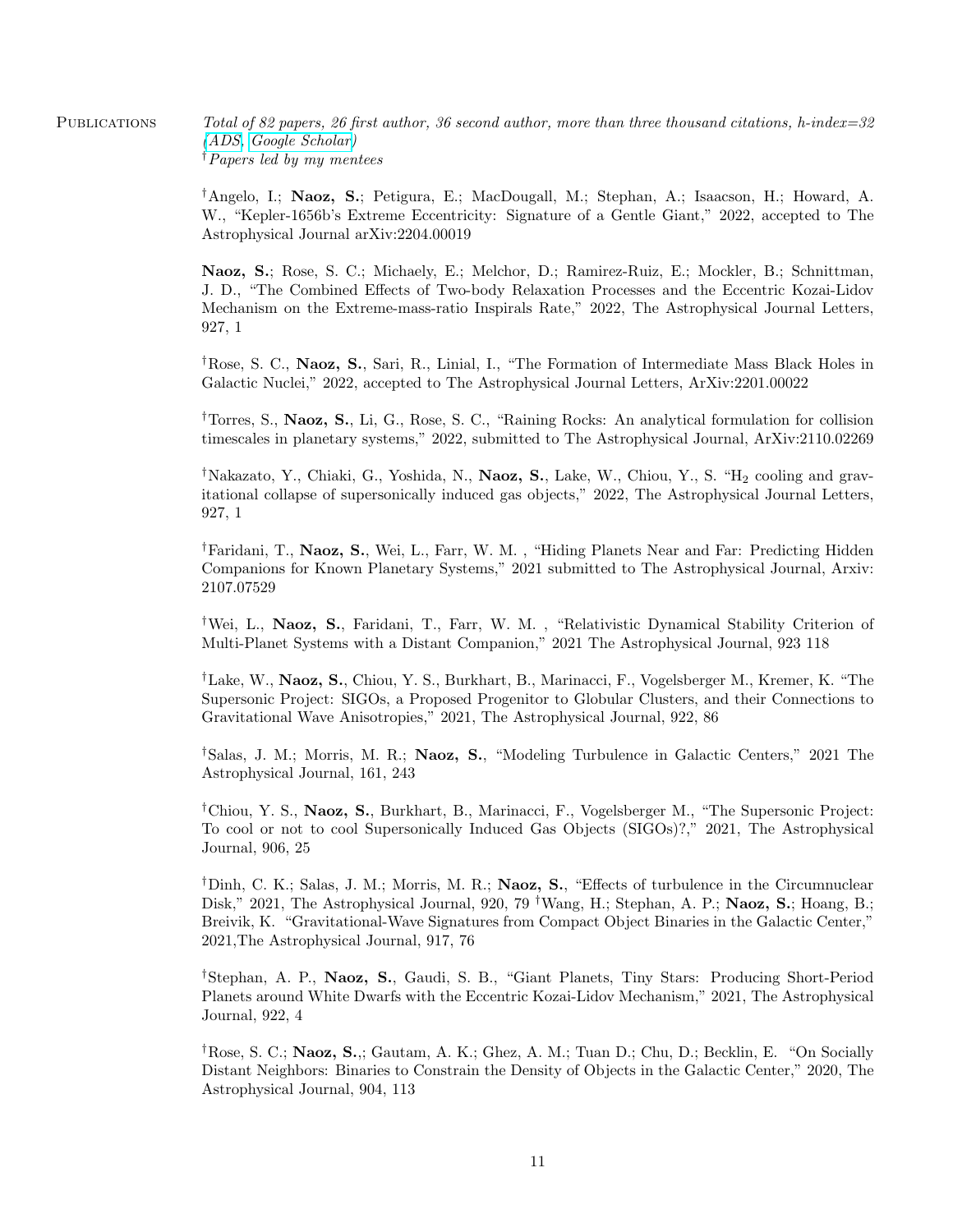Hansen, B. & Naoz, S., "The Stationary Points of the Hierarchical Three Body Problem," 2020, Monthly Notices of the Royal Astronomical Society 499, 1682

Martinez, M. A. S.; Fragione, G.; Kremer, K.; Chatterjee, S.; Rodriguez, C. L.; Samsing, J.; Ye, C. S.; Weatherford, N. C.; Zevin, M.; Naoz, Naoz, S., Rasio, F. A., "Black Hole Mergers from Hierarchical Triples in Dense Star Clusters," 2020 accepted to The Astrophysical Journal, 903, 67.

†Hoang, B.; Naoz, S.,; Kremer, K. "Neutron Star-Black Hole Mergers from Gravitational Wave Captures," 2020 The Astrophysical Journal, 903, 8

<sup>†</sup>Deme, B.; Hoang, B.; **Naoz, S.**,; Kocsis B., "Detecting Kozai-Lidov imprints on the gravitational waves of intermediate-mass black holes in galactic nuclei," 2020, The Astrophysical Journal, 901, 125

Fragione, G.; Martinez, M. A. S.; Kremer, K.; Chatterjee, S.; Rodriguez, C. L.; Ye, C. S.; Weatherford, N. C.; Naoz, S.; Rasio, F. A., "Demographics of triple systems in dense star clusters," 2020 The Astrophysical Journal, 900, 16

Naoz, S., Will, C. M., Ramirez-Ruiz, E., Hees, A., Ghez, A M., Do, T., "A Hidden Friend for the Galactic Center Black Hole, Sgr A\*," 2020 The Astrophysical Journal–Letters, 888, 8

Ciurlo, A., Campbell, R. D., Morris, M. R.; Do, T., Ghez, A. M., Hees, A., Sitarski, B. N., Kosmo O'Neil, K., Chu, D. S., Martinez, G. D., Naoz, S., Stephan, A. P., "A population of dust-enshrouded objects orbiting the Galactic black hole," 2020, Nature, 577, 337

†Stephan, A. P., Naoz, S., Gaudi, S. B., Salas, J. M., "Eating Planets for Lunch and Dinner: Signatures of Planet Consumption by Evolving Stars," 2020, The Astrophysical Journal 889, 45

†Cheng, S. J., Vinson, A., M., Naoz, S., "Interacting young M-dwarfs in triple system - Par 1802 binary system case study," 2019, Monthly Notices of the Royal Astronomical Society, 489 2298

Naoz, S., Silk, J., Schnittman, J. D. "Dark Matter Signatures of Supermassive Black Hole Binaries," 2019, The Astrophysical Journal–Letters, 885, 35

Tuan, D.,...Naoz, S., et al. " Relativistic redshift of the star S0-2 orbiting the Galactic Center supermassive black hole," 2019, Science, 365, 664

†Chiou, Y. S., Naoz, S., Burkhart, B., Marinacci, F., Vogelsberger M., "The Supersonic Project: Shining Light on SIGOs - a New Formation Channel for Globular Clusters," 2019, The Astrophysical Journal – Letters, 878, 23

†Salas, J. M., Naoz, S. Morris, M. R., Stephan, A. P., "Unseen companions of V Hya inferred from periodic ejections," 2019, Monthly Notices of the Royal Astronomical Society, 487, 3029

†Rose, S. C., Naoz, S., Geller, A. M., "Companion-driven evolution of massive stellar binaries," 2019, Monthly Notices of the Royal Astronomical Society, .488, 2480

†Stephan, A. P., Naoz, S., Ghez, A. M., Morris, M. R., Ciurlo, A., Do, T., Breivik, K., Coughlin, S., Rodriguez, C. L., "The Fate of Binaries in the Galactic Center: The Mundane and the Exotic," 2019, The Astrophysical Journal, 878, 58 featured in AAS NOVA

†Hoang, BM, Naoz, S., Kocsis, B., Farr, W. M., McIver, J. "Detecting Supermassive Black Hole– induced Binary Eccentricity Oscillations with LISA," 2019, The Astrophysical Journal – Letters, 875, 31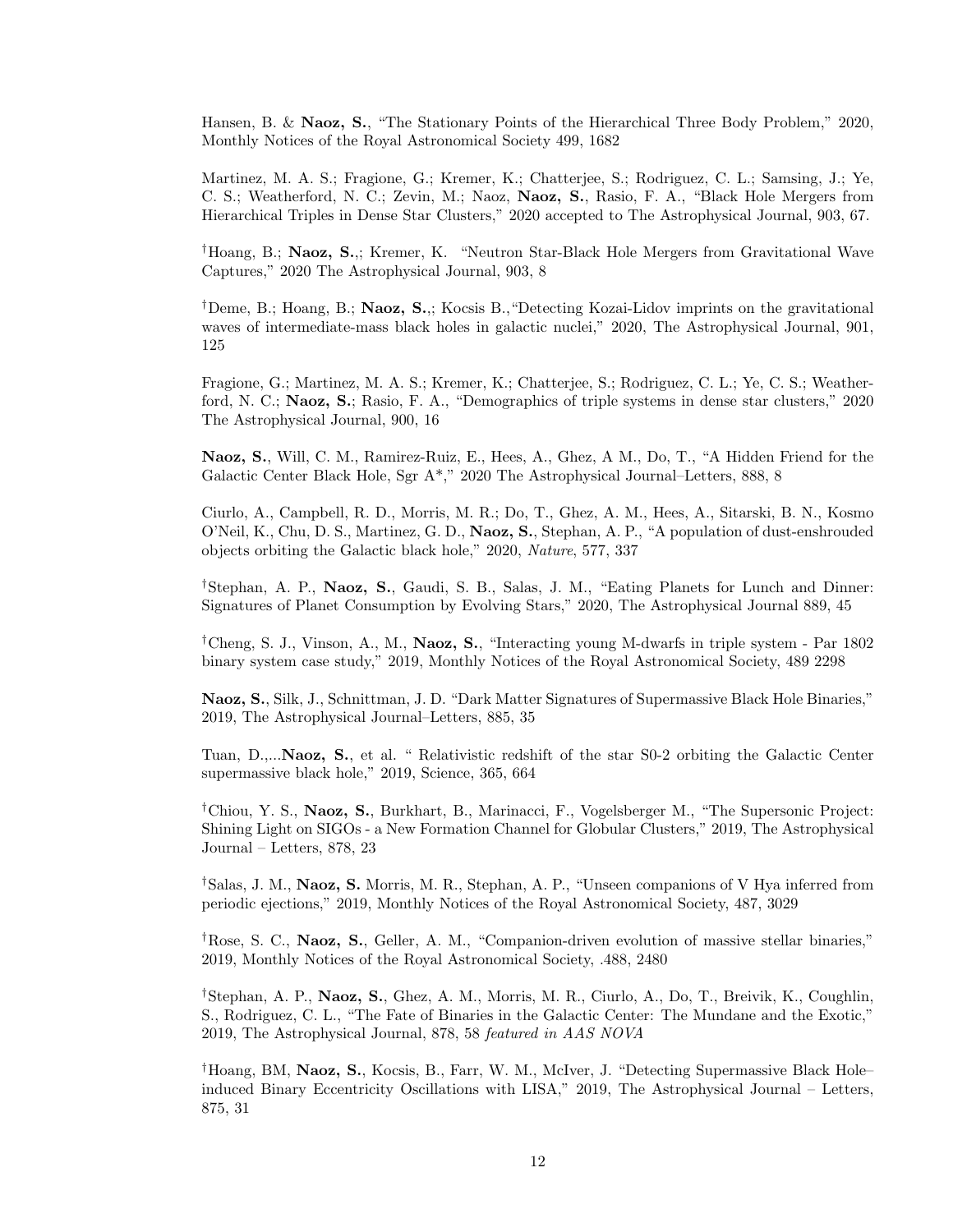†Lu, C. X. & Naoz, S. "Supernovae Kicks in Hierarchical Triple Systems," 2019, Monthly Notices of the Royal Astronomical Society, 484, 1506

†Denham, P., Naoz, S., Hoang, BM., Stephan, A. P., Farr, W. M., "Hidden Planetary Friends: On the Stability Of 2-Planet Systems in the Presence of a Distant, Inclined Companion," 2019, Monthly Notices of the Royal Astronomical Society, 482, 4146

de Elía, G. C.; Zanardi, M.; Dugaro, A.; **Naoz, S.** "Inverse Lidov-Kozai resonance for an outer test particle due to an eccentric perturber," 2019, Astronomy and Astrophysics, 627, 17

†Chiou, Y. S., Naoz, S., Marinacci, F., Vogelsberger M., "The Supersonic Project: rotational effects of supersonic motions on the first structures in the Universe," 2018, Monthly Notices of the Royal Astronomical Society, 481, 3108

†Stephan, A. P., Naoz, S., Gaudi, S. B., "A-type Stars, the Destroyers of Worlds: The lives and deaths of Jupiters in evolving stellar binaries," 2018, The Astronomical Journal, 156, 128

Naoz, S., Ghez, A. M., Hees, A., Do, T., Witzel, G., Lu, J. R., "Confusing binaries: the role of stellar binaries in biasing disk properties in the Galactic Center," 2018, The Astrophysical Journal – Letters, 853, 24

†Qureshi, A., Naoz, S., Shkolnik, E., "Signature of Planetary Mergers on Stellar Spins," 2018, The Astrophysical Journal, 864, 65

Zanardi, M. de Ela, G. C., Di Sisto, R. P., Naoz, S., "The role of the general relativity on icy body reservoirs under the effects of an inner eccentric Jupiter," 2018, Astronomy and Astrophysics, 615, 21

†Hoang, BM., Naoz, S., Kocsis, B., Rasio, F. A., Dosopoulou, F., "Black Hole Mergers in Galactic Nuclei Induced by the Eccentric Kozai-Lidov Effect," 2018, The Astrophysical Journal, 856, 140

Topping, M. W., Shapley, A. E., Steidel, C. C., Naoz, S., Primack, J. R., "Understanding substructure in the SSA22 protocluster region using cosmological simulations," 2018, The Astrophysical Journal, 852, 134

Chu, D. S., Do, T., Hees, A., Ghez, A. M., Naoz, S., Witzel, G., Sakai, S., Chappell, S., Gautam, A. K., Lu, J. R.; Matthews, K., "Investigating the Binarity of S0-2: Implications for its Origins and Robustness as a Probe of the Laws of Gravity around a Supermassive Black Hole," 2018, the Astrophysical Journal, 854, 12

<sup>†</sup>Li, G., Ginsburg, I., **Naoz, S.,** Loeb, A., "Eclipsing Stellar Binaries in the Galactic Center," 2017 The Astrophysical Journal, 851, 131

†Dosopoulou, F., Naoz, S., Kalogera, V., "Roche-lobe overflow in eccentric planet-star systems," 2017, The Astrophysical Journal, 844, 12

†Stephan, A. P., Naoz, S., Zuckerman, B., "Throwing Icebergs at White Dwarfs," 2017, The Astrophysical Journal – Letters, 844, 16 featured in AAS NOVA

Naoz, S., Li, Zanardi, M. de Ela, G. C., Di Sisto, R. P., "The Eccentric Kozai-Lidov mechanism for Outer Test Particle," 2017, The Astronomical Journal, 154, 18

Witzel, G., Sitarski, B. N., Ghez, A M., Morris, M R., Hees, A., Do, T.,; Lu, J. R., Naoz, S., Boehle, A., Martinez, G., Chappell, S., Schodel, R., Meyer, L., Yelda, S., Becklin, E. E., Matthews,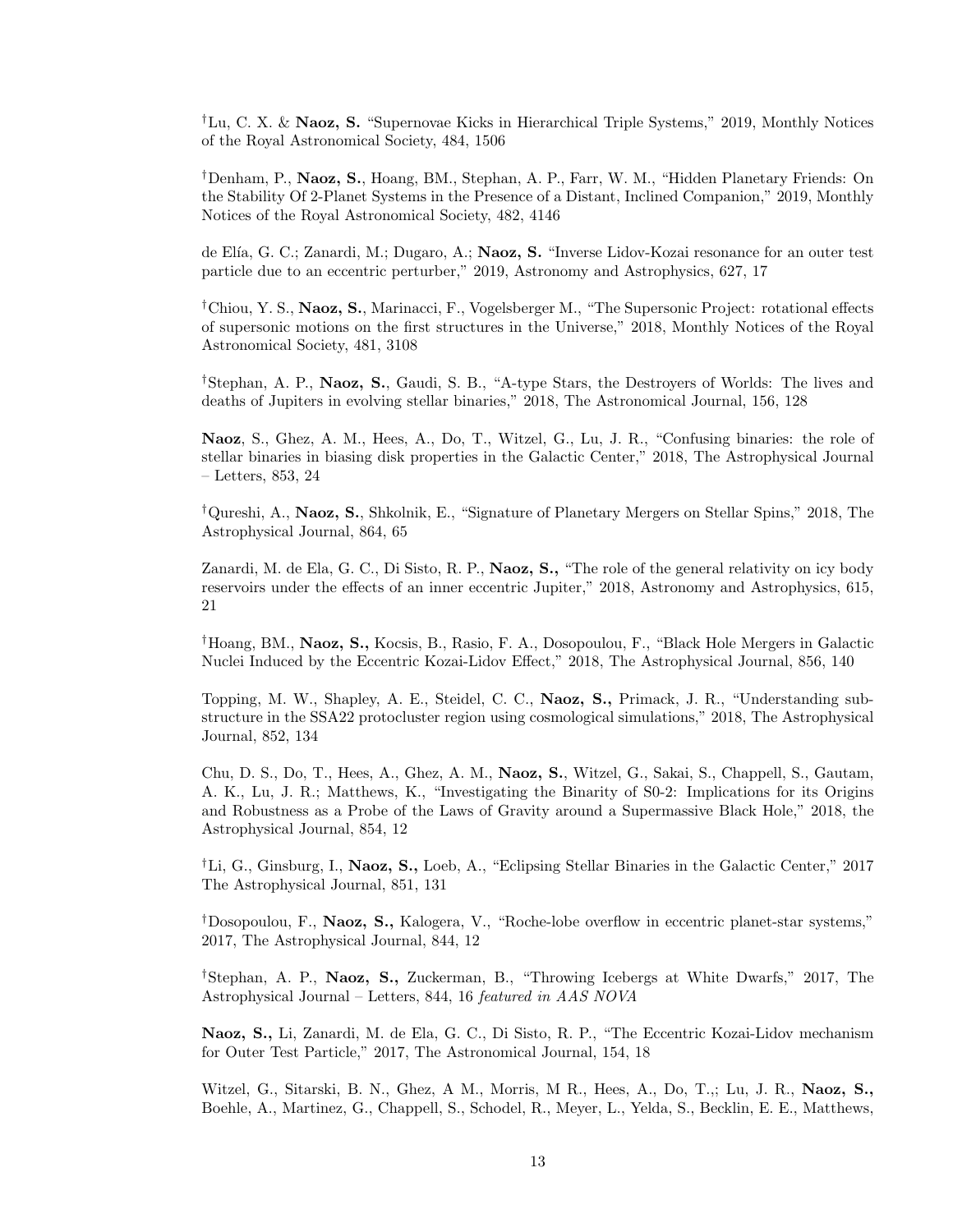K., "The Post-Periapse Evolution of Galactic Center Source G1: The second case of a resolved tidal interaction with a supermassive black hole," 2017, The Astrophysical Journal, 847, 80

Hees, A., Do, T. Ghez, A. M., Martinez, G. Naoz, S., Becklin, E. E., Boehle, A., Chappell, S., Chu, D., Dehghanfar, A., Kosmo, K., Lu, J. R., Matthews, K., Morris, M. R., Sakai, S., Schdel, R., Witzel, G., "Testing General Relativity with stellar orbits around the supermassive black hole in our Galactic center," 2017, Physical Review – Letters, 118, 21, Selected for PRL's Editors' Suggestion

†Nesvold, E. R., Naoz, S., Fitzgerald, M., "HD 106906: A Case Study for External Perturbations of a Debris Disk," 2017, The Astrophysical Journal–Letters, 837, 6, press release

Zanardi, M. de Ela, G. C., , Di Sisto, R. P., Naoz, S., Li, G., Guilera, O. M., Brunini, A. "Effects of an eccentric inner Jupiter on the dynamical evolution of icy body reservoirs in a planetary scattering scenario," 2017, Astronomy and Astrophysics, 605, 64

†Nesvold, E. R., Naoz, S., Vican, L., Farr, W. M. "Circumstellar Debris Disks: Diagnosing the Unseen Perturber," 2016, The Astrophysical Journal, 826, 1, 11

†Stephan, A. P. Naoz, S., Ghez A. M., Witzel, G. Sitarski B. N. Do, T. Kocsis, B. "Merging Binaries in the Galactic Center: The eccentric Kozai-Lidov mechanism with stellar evolution," 2016, Monthly Notices of the Royal Astronomical Society, 460, 4, 3494-3504

Naoz, S. "The Eccentric Kozai-Lidov Effect and Its Applications," 2016, Annual Review of Astronomy and Astrophysics, 54, 441-489

†Popa, C., Naoz, S., Marinacci, F., Vogelsberger, M. "Gas rich and gas poor structures through the stream velocity effect," 2016, Monthly Notices of the Royal Astronomical Society, 460, 2, 1625-1639

Naoz, S., Fragos, T., Geller, A., Stephan, A. P., Rasio, F. A. "Formation of Black Hole Low-Mass X-ray Binaries in Hierarchical Triple Systems," 2016, The Astrophysical Journal – Letters, 822, 24

†Li, G. Naoz, S., Kocsis, B. Loeb, A. "Implications of the Eccentric Kozai-Lidov Mechanism for Stars Surrounding Supermassive Black Hole Binaries," 2015, Monthly Notices of the Royal Astronomical Society, 451, 1341

Witzel G., Ghez, A. M., Morris, M. R., Sitarski, B. N., Boehle, A., Naoz, S. , Campbell, R., Becklin, E. E., Canalizo, G., Chappell, S., Do, T., Lu, J. R., Matthews, K., Meyer, L., Stockton, A., Wizinowich, P., Yelda, S. "Detection of Galactic Center Source G2 at 3.8 µm during Periapse Passage," 2014, The Astrophysical Journal – Letters, 796, 8

Naoz, S. & Narayan, R. "Globular Clusters and Dark Satellite Galaxies through the Stream Velocity," 2014, The Astrophysical Journal – Letters, 791, 8

Naoz, S. & Fabrycky, D. "Mergers and Obliquities in Stellar Triples," 2014, The Astrophysical Journal 793, 137

<sup>†</sup>Li, G. **Naoz, S.,** F. Valsecchi, J. A. Johnson, F. A. Rasio "The Dynamics of the Multi-planet" System Orbiting Kepler-56," 2014, The Astrophysical Journal, 794, 131

Naoz, S. & Silk, J. "Formation of Dark Matter Torii Around Supermassive Black Holes Via The Eccentric Kozai-Lidov Mechanism," 2014, The Astrophysical Journal 795, 102

†Li, G. Naoz, S., M. Holman, A. Loeb "Chaos in the Test Particle Eccentric Kozai-Lidov Mecha-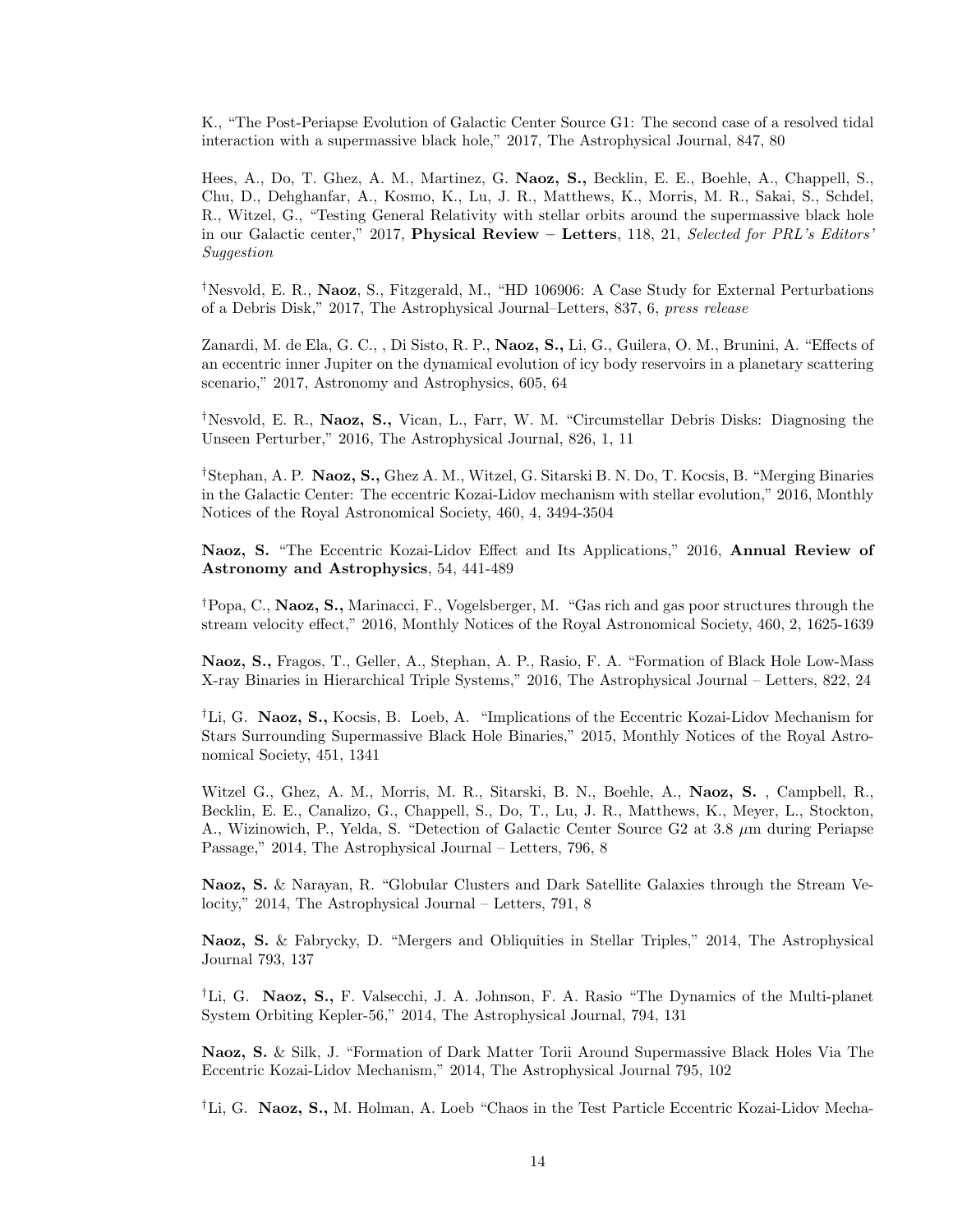nism," 2014, The Astrophysical Journal, 791, 86

†Li, G. Naoz, S., Kocsis, B. Loeb, A. "Eccentricity growth and orbit flip in coplanar hierarchical three body systems," 2014 ,The Astrophysical Journal, 785, 116

Naoz, S. & Narayan, R. "Generation of Primordial Magnetic Fields on Linear Over-density Scales," 2013, Physical Review – Letters 111, 5, Selected for a Viewpoint in Physics

†Teyssandier, J. Naoz, S., Lizarraga, I. Rasio, F., "Extreme Orbital Evolution from Hierarchical Secular Coupling of Two Giant Planets," 2013, The Astrophysical Journal, 779, 166

Fragos, T., Lehmer, B. D. Naoz, S., Zezas, A. Basu-Zych, A. "Energy Feedback from X-Ray Binaries in the Early Universe," 2013, The Astrophysical Journal – Letters, 776, 31

Naoz, S., Kocsis, B., Loeb, A., Yunes, N. "Resonant Post-Newtonian Eccentricity Excitation in Hierarchical Three-body Systems," 2013, The Astrophysical Journal, 773, 187

Naoz, S., Farr, W. M., Lithwick, Y., Rasio, F., Teyssandier, J. "Secular Dynamics in Three-Body Systems," 2013, Monthly Notices of the Royal Astronomical Society, 431, 2155

Naoz, S., Yoshida, N., & Gnedin, N. Y. "Simulations of Early Baryonic Structure Formation with Stream Velocity: II. The Gas Fraction," 2013, The Astrophysical Journal, 763, 27

Naoz, S., Farr, W. M., & Rasio, F. "On the Formation of Hot Jupiters in Stellar Binaries," 2012, The Astrophysical Journal – Letters, 754, 36

Naoz, S., Yoshida, N., & Gnedin, N. Y. "Simulations of Early Baryonic Structure Formation with Stream Velocity: I. Halo Abundance," 2012, The Astrophysical Journal, 747, 128

Lithwick, Y., & Naoz, S., "The Eccentric Kozai Mechanism for a Test Particle," 2011, The Astrophysical Journal, 742, 94

Naoz, S., Farr, W. M., Lithwick, Y., Rasio, F., Teyssandier, J. "Retrograde Hot Jupiters from Secular Planet–Planet Interactions," 2011, Nature, 473, 187

Naoz, S., Yoshida, N., & Barkana, R. "The nonlinear evolution of baryonic overdensities in the early universe: Initial conditions of numerical simulations," 2011, Monthly Notices of the Royal Astronomical Society, 461, 232

Naoz, S., Perets, H. B., & Ragozzine, D. "Orbital properties of binary minor planets," 2010, The Astrophysical Journal, 719, 1775

Naoz, S., Barkana, R., & Mesinger, A. "Gas in Simulations of High Redshift Galaxies and Mini-Halos," 2009, Monthly Notices of the Royal Astronomical Society, 399, 369

Perets, H. B., & Naoz, S., "Kozai cycles, tidal friction and the dynamical evolution of binary minor planets," 2009, The Astrophysical Journal – Letters, 699, L17

Naoz, S. & Barkana, R. "Detecting Early Galaxies Through Their 21-cm Signature," 2008, Monthly Notices of the Royal Astronomical Society – Letters, 385, L63

Naoz, S. & Bromberg, O. "An Observational Limit on the Earliest Gamma Ray Bursts," 2007, Monthly Notices of the Royal Astronomical Society, 380, 757